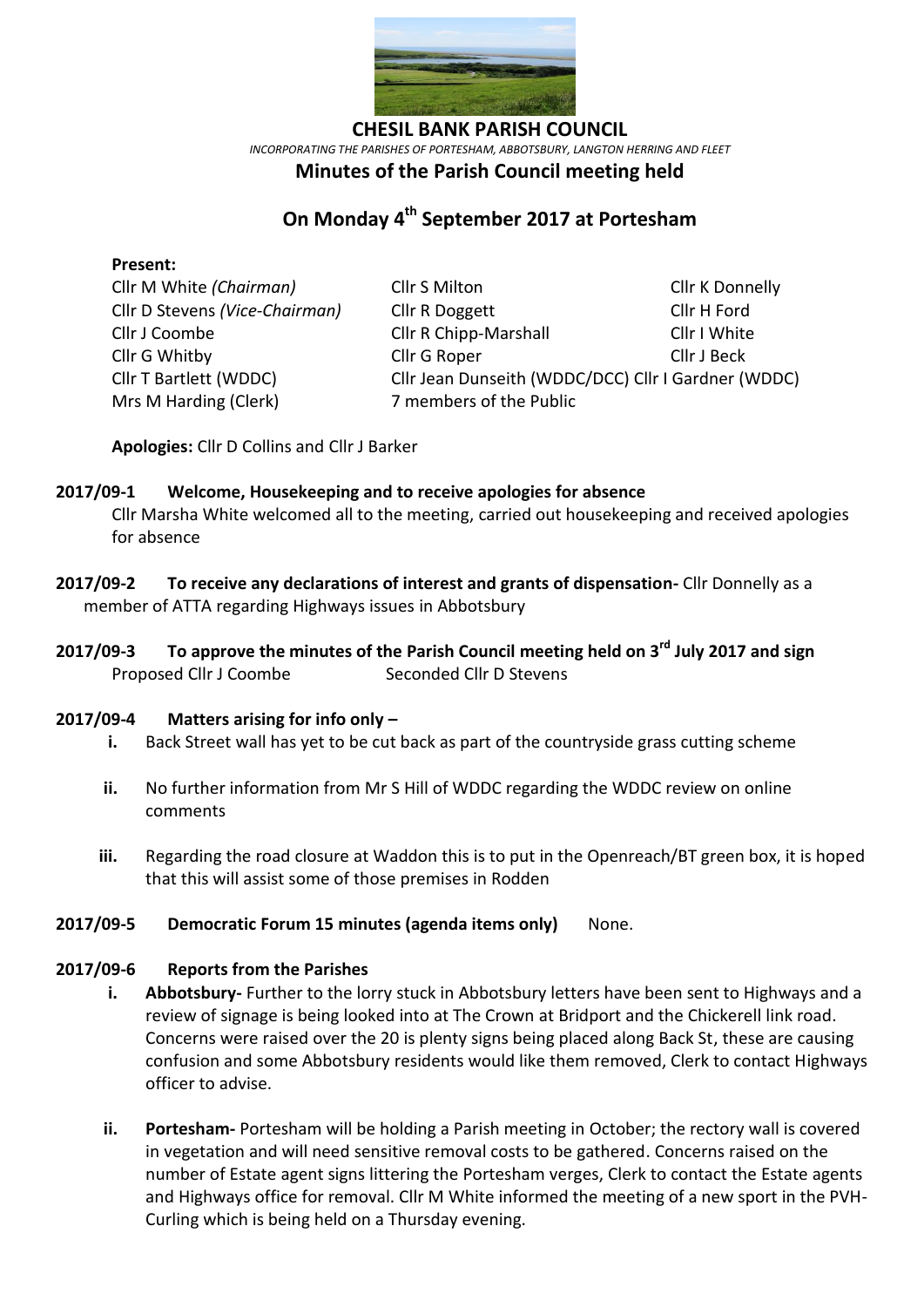## SIL BANK PARISH COUNC

*INCORPORATING THE PARISHES OF PORTESHAM, ABBOTSBURY, LANGTON HERRING AND FLEET*

- **iii. Langton Herring-** The no access signage to Chesil Beach is still ongoing, A midsummer fair was held on 29<sup>th</sup> July in place of the Langton Herring Fete, also there were village events on 6<sup>th</sup> and  $22^{nd}$  Aug. The LH Parish meeting is due to be held on  $18^{th}$  October
- **iv. Fleet-** The "No Parking" road markings have been removed, it has left a burnt area on the road.

### **2017/09-7 To consider all correspondence received for decision, consultation and information -**

- **i.** Annual play inspections have been carried out- each Parish will look at the issues raised and look at the costs of the works for the budget meeting. LH play area ivy needs to be removed from walls, the signage at LH has been reported as unsuitable because it is green and doesn't meet current legislation, and this will be considered if appropriate. Portesham play area the roundabout requires a service and vegetation behind the play area needs cutting back, neighbouring properties will be contacted to keep their vegetation under control and new signage is being sourced as the school sign is faded.
- ii. Dorset Best Village results night will be held on 19<sup>th</sup> September, Cllr M White will attend.
- **iii.** The weeds along the pavements have been sprayed but the weeds on the road edge on the high footpaths was missed, Clerk to advise countryside.
- **iv.** The ICO investigation against the Council has been concluded with no action required.
- **v.** From 1<sup>st</sup> October there will be vacant allotments
- **vi.** The meeting was reminded that the Iron Man event on 17<sup>th</sup> September will cause traffic issues throughout the County so check the road closures for further details.
- **vii.** DAPTC are offering more courses over the year for Councillors

### **2017/09-8 Finance**

### **i. To consider receipts and payments**

All payments have been authorised and paid in line with the necessary internal controls and contracts, all reports are available on the PC website.

Bank Balances as at the end of Aug 2017 **£40994.05**

**Proposed Cllr R Doggett Seconded Cllr J Beck**

### **ii. To consider supporting the Chesil Bank Preschool-**

An email was received from the group explaining their financial situation, reduced numbers and high staff costs due to current legislation- It was explained that the government are not supporting these small preschools any longer. The PC agreed to make a one off donation of £500 to the pre-school, a copy of the last years audited accounts would be requested for information.

Proposed Cllr K Donnelly Seconded Cllr S Milton

### **iii. To consider the Donation to the causes from the Chesil Fayre funds raised-**

It was agreed that the PC will give a mandate to the Recreation Group to decide on the split of the donations to be made from Chesil fayre funds.

Proposed Cllr K Donnelly Seconded Cllr J Coombe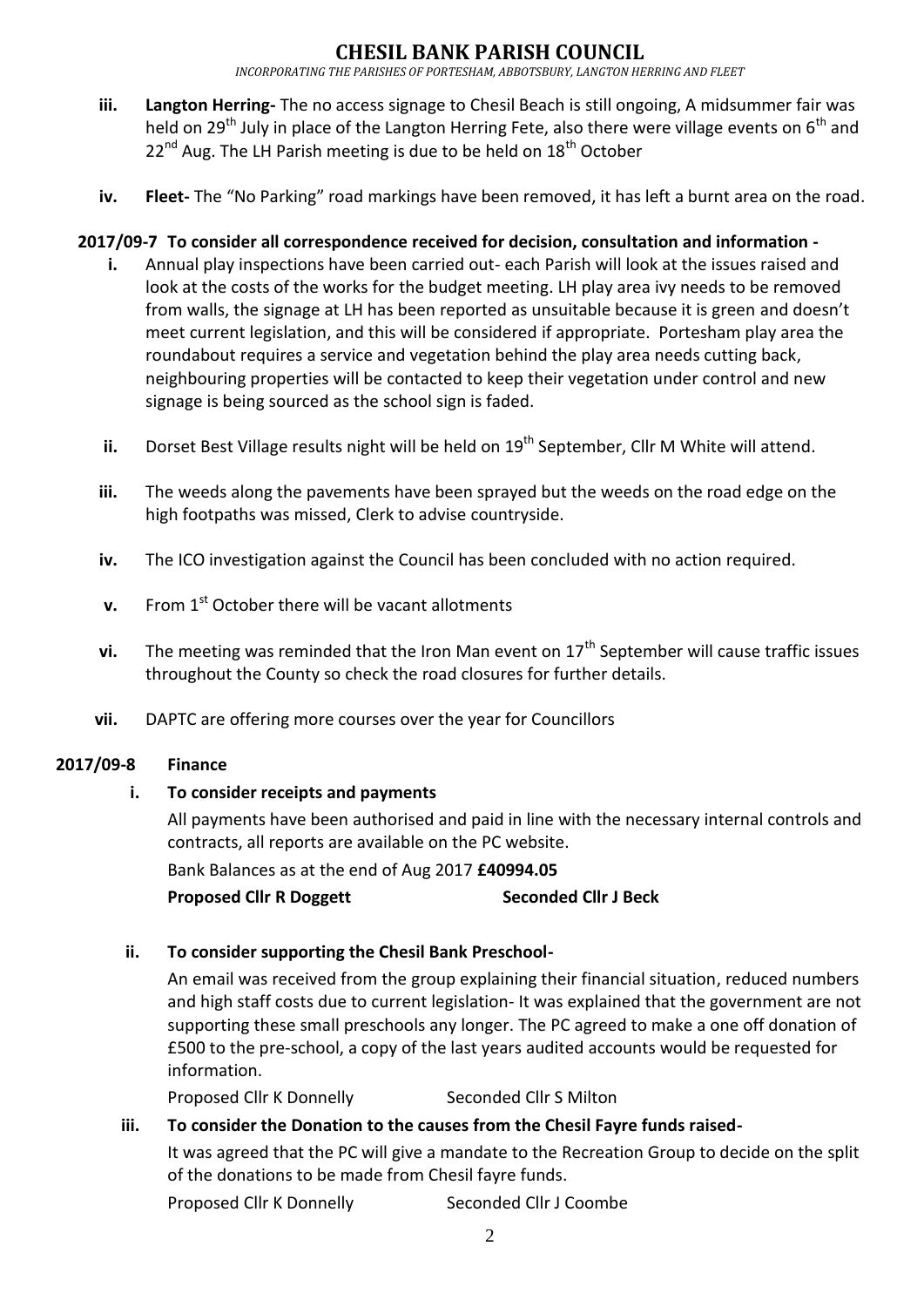## **CHESIL BANK PARISH COUNCIL**

*INCORPORATING THE PARISHES OF PORTESHAM, ABBOTSBURY, LANGTON HERRING AND FLEET*

### **iv. To receive the Completed annual external Audit-**

The Clerk reported that the Annual External Audit is now complete with no actions required; the notice of conclusion of the accounts is already up in the parishes for a period of 14 days for public inspection. BDO will no longer be the external auditor for the Parish Council this was decided by the NALC National Association of Local Councils and we will be notified in due course of the new auditors, this is the same for all Town and Parishes in Dorset.

### **2017/09-9 Planning Consultations**

## **To consider all planning applications**

- **i. WD/D/17/001697-** 529 Chickerell Road, Outline planning for 10 houses- Adjoining Parish consultation for Fleet –Fleet Cllrs felt that as this application is in Chickerell itself that Chickerell TC should comment.
- **ii. WD/D/17/001726-** Whitmore Coppice- Alterations to existing private access- The Council strongly object but highways are supporting the application, an extension to comments will be requested and a site meeting arranged in order to formulate an official objection, residents will be canvassed to make them aware of the application and the health and safety issues for a new entrance onto the B3157. Cllr Ford reiterated his support to the LH Cllrs when objecting to this application.

### **iii. To consider any other Planning or enforcement issues-**

a. The Fleet castle enforcement was discussed at the Planning and Development meeting on  $17<sup>th</sup>$  Aug under closed session; actions are to be carried out but are not for public view.

### **2017/09-10 Highways issues –**

- **i.** Concerns were raised on the 30mph signage along the B3157 as there is very little if any work being carried out on or across the highway and many users are not keeping to the temporary speed limit. Clerk to send a letter to Brian Austin of Dorset Road safe regards this situation.
- **2017/09-11 Countryside and RoW-** Cattle are now at Hardy's monument on the North side.

## **2017/09-12 Working group reports-**

Recreation Group: The Chesil Fayre took place on the  $23<sup>rd</sup>$  July it rained for most of the day but many stayed and enjoyed the event the helicopter rides took place but not as a many as we would have liked, the judges of the Dog show stuck at it as did the dog owners, all in all it was a very successful event and raised the most money so far £3135.41. Thanks were received by the Recreation working group from Cllrs organising another successful event. A mop up meeting of the group will be held on the  $25<sup>th</sup>$  September and at this meeting the group will discuss this year's event and what we do next year, also how the monies should be split. The recreation group had previously asked if the PC would give them the mandate to make this decision as this group have been instrumental in organising the event this year. This was agreed by all.

Finance & General Purposes: A meeting will be arranged in October to discuss the 2018-19 budget and Clerks Appraisal

Planning & Development:

No meetings held but are available to consider any contentious issues if required